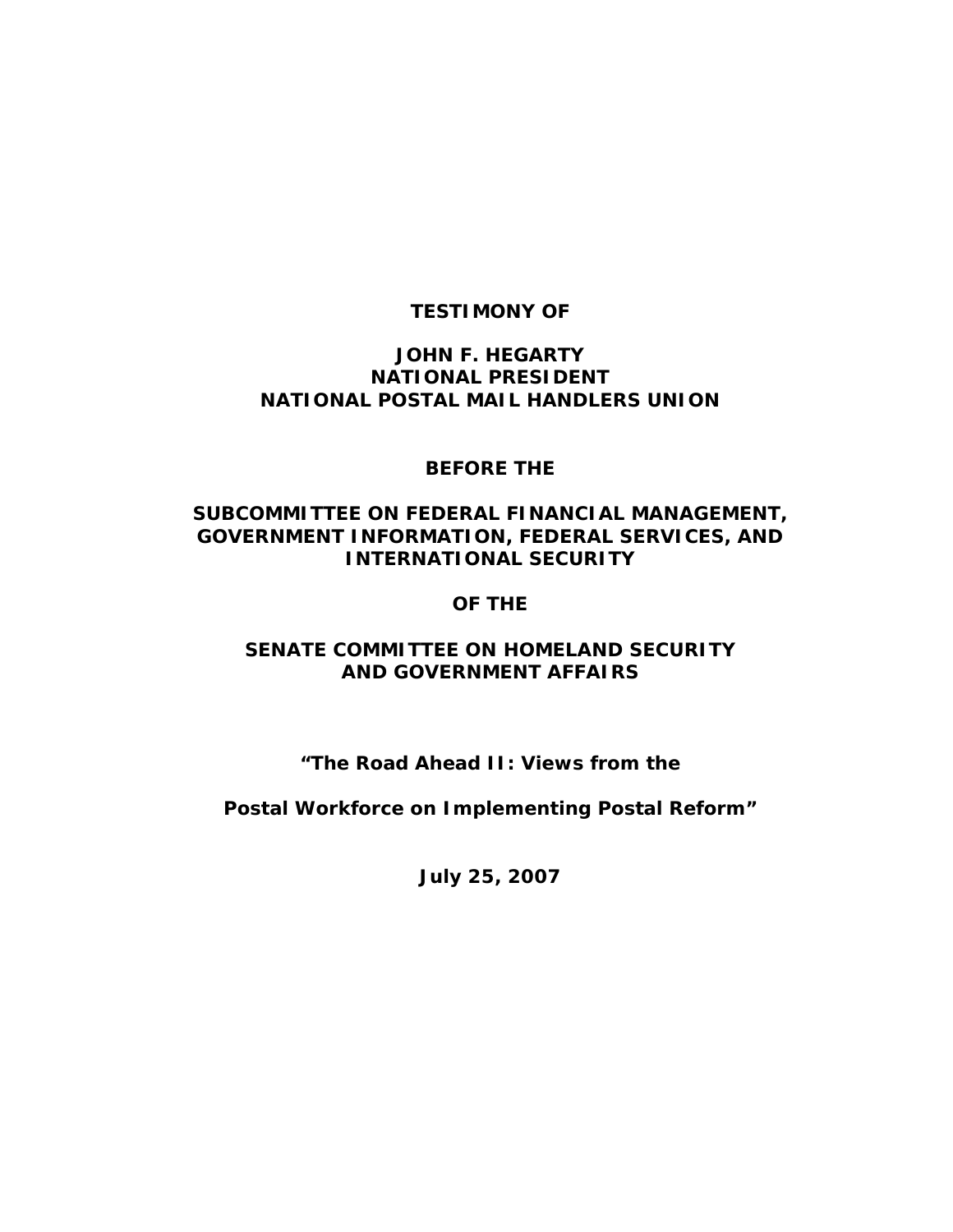Thank you, Chairman Carper and members of the Subcommittee, for asking me to testify today. The National Postal Mail Handlers Union serves as the exclusive bargaining representative for approximately 57,000 mail handlers employed by the U.S. Postal Service. I appreciate this opportunity to present our views to your Subcommittee. I will not repeat the details of my April statement to your Subcommittee, but ask that it be included in the record of this hearing. I also ask that today's written testimony be submitted for the record, as I will only summarize it.

 The specific question you have asked us to address – what are the effects of the Postal Accountability and Enhancement Act on postal employees? – is difficult to answer at this point. During the thirteen years that postal reform was debated, written and re-written, we continued to negotiate and implement negotiated agreements, and continued our long history of labor stability within the collective bargaining process. Our most recent agreement from 2006, finalized last December only days before Congress passed the postal reform legislation, will last for five years. At this point in time, from the perspective of any individual mail handler who works on the floor at a major postal facility, the most significant difference is the mandated cut in the workers' compensation program. We continue to believe that the OWCP change included in the reform act was both unnecessary and unwise.

 Let me turn, Mr. Chairman, to the subject of safety and health, as I know that several members of the Subcommittee have taken a personal interest in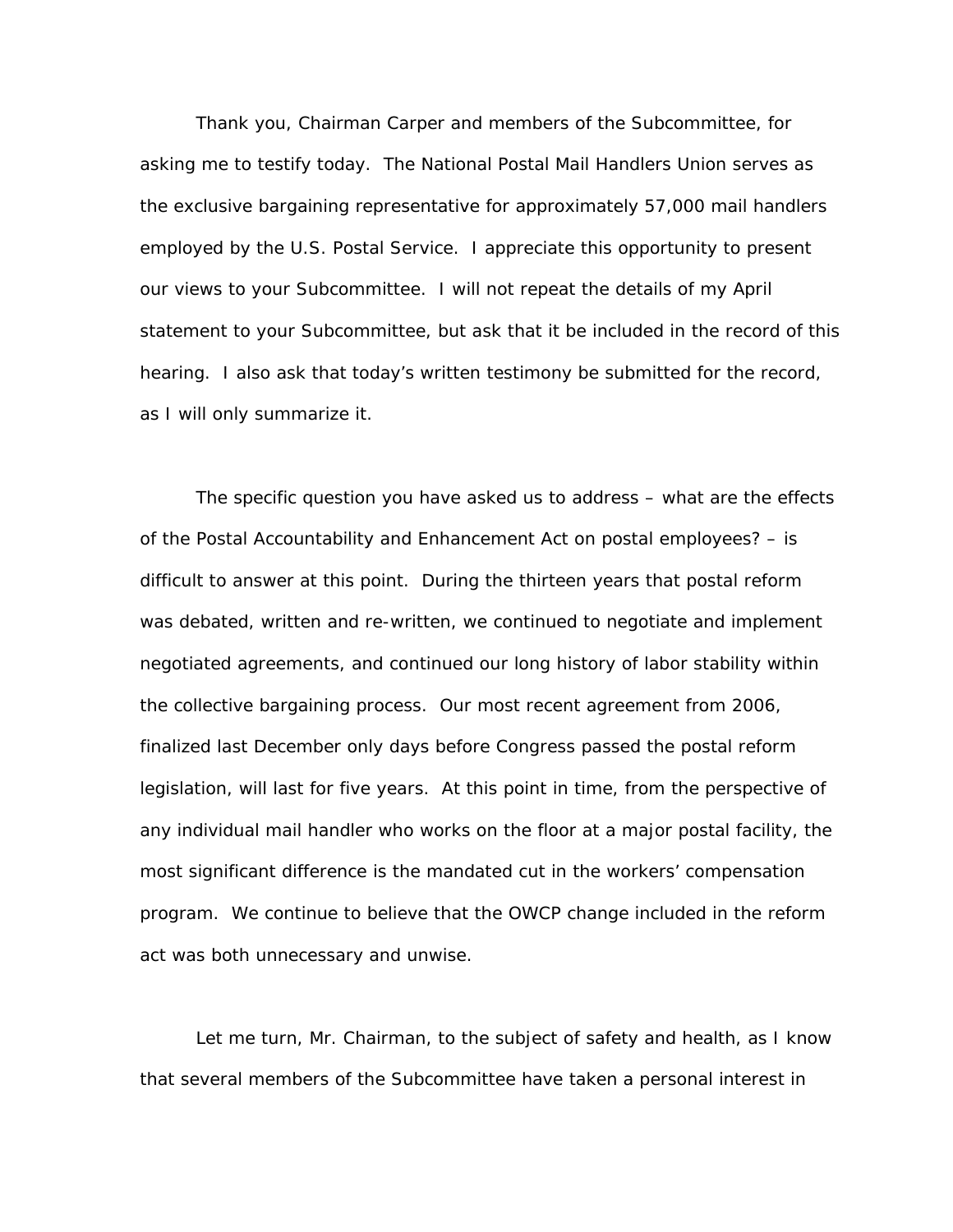these issues, and that the reform legislation mandated a study of workplace safety at the Postal Service. Mail handlers appreciate your assistance. Often we work in dangerous conditions. The Mail Handlers Union is engaged in several efforts at reducing those dangers, including—

 + The Mail Security Task Force. This task force meets monthly with the Inspection Service to address, in a pro-active way, emergency preparedness and contingency plans for chemical and biological attacks. It grew out of the 2001 anthrax situation and has developed specific protocols related to such incidents. It also addresses a potential pandemic flu and natural disaster that could disrupt mail processing and delivery. Mail processing was one of the first operations back in place after Hurricane Katrina, for example.

 + The Ergonomic Risk Reduction Program. We have been very successful in reducing repetitive motion injuries, probably by as much as 35%. This program establishes committees that meet in the individual plants on a weekly basis to identify ergonomic risks. Unfortunately, notwithstanding the forceful backing of the Postmaster General and his headquarters staff, some plant managers have been reluctant to participate fully. They will tell you that the pressure to "make budget" causes them to keep employees processing mail all the time, and not to give time off to staff this program. We think this attitude is "penny wise and pound foolish." It has been estimated that the Risk Reduction Program saves (on average) 20 injuries per facility per year where the process is used – about a five-fold return on the dollar.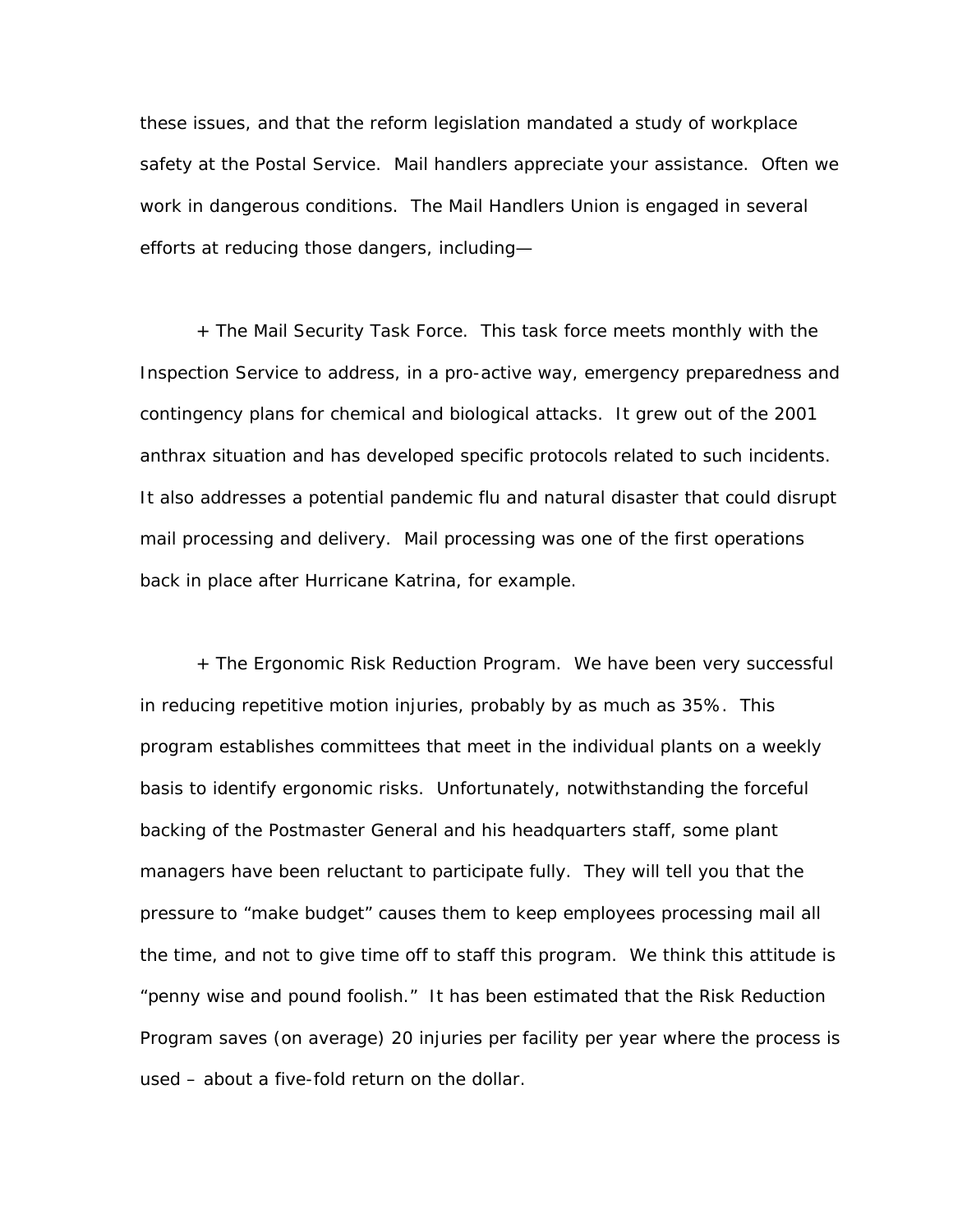+ Voluntary Protection Program. This program is driven by the employees and is OSHA-related. Rather than looking at recurring injuries, it looks at the cause of a specific, often traumatic injury. It seeks to prevent a recurrence. During the past five years where this program has been implemented, it has become a major factor in the reduction of injury and illness rates. There are measurable differences in the injury rates in facilities that use this program versus those that do not. Unfortunately, only 10-20% of the major postal installations have the program in place. This non-participation is caused, at least in part, by a complicated set of regulations that must be followed. We are working with OSHA to streamline those regulations.

 These are all joint management-labor programs that are intended to protect both employees and the public. They also have the effect of making the Postal Service a more efficient, less costly work environment. They improve the worklives of our members, and at the same time they improve the finances of the Postal Service. We believe that much of the recent increase in productivity of postal employees is directly related to Union involvement, something which none of us should overlook.

 Another important aspect of the postal reform legislation is the flexibility provided to the Postal Service in pricing its products and responding to economic crises. The legislation specifically is intended to recognize the volatile world in which we live, where gasoline can cost \$35 per barrel one month and \$70 per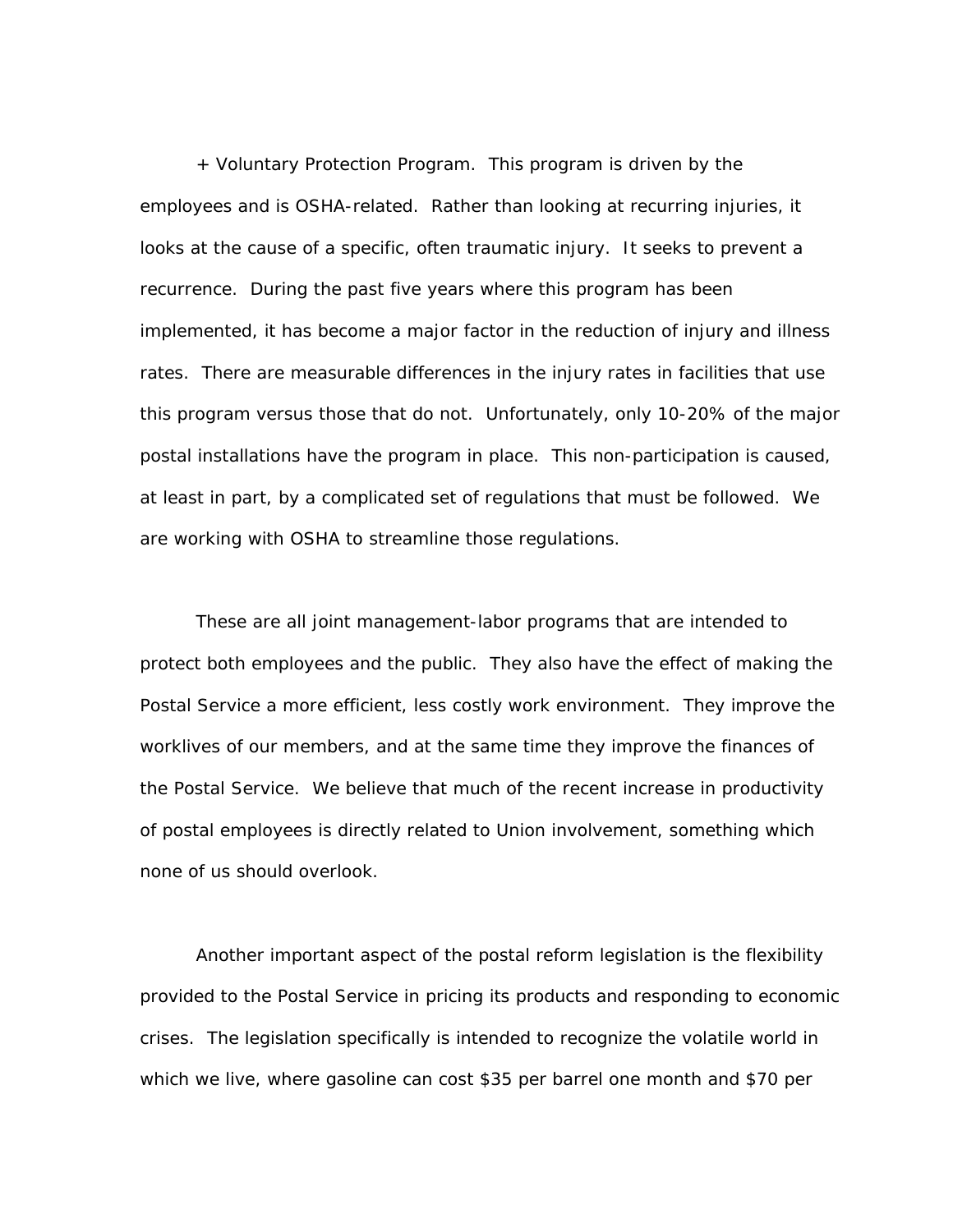barrel shortly thereafter, or where drastic reductions in mail volume can occur without warning. There also are extreme examples, such as the terrorist attacks on September  $11<sup>th</sup>$  or anthrax in the mail. Consequently, the "exigency clause" and "banking provision" were added to the bill, and were broadened during congressional debate to cover not just extraordinary events, but also merely exceptional circumstances, including but certainly not limited to those I already have noted. We therefore respectfully but vehemently disagree, Mr. Chairman, with the April 2007 letter that you and Senator Collins wrote to the Postal Regulatory Commission suggesting that the exigency clause should be read narrowly.

 In other areas as well, interpretation of the postal reform legislation has become more controversial than the original debate surrounding its enactment. We have heard the public pronouncements of postal management and some members of the Board of Governors that they must privatize the Postal Service to stay within the price cap set by the Consumer Price Index. We reject that notion. Not only did the legislation re-confirm the commitments stated in the 1970 Postal Reorganization Act to career postal employees, but we believe that the Postal Service's arguments ignore the true costs of privatized labor. That cost is not simply our wages versus a low-wage, low benefit privatized work force. Our wages and benefits certainly are better. But as we saw at Walter Reed and elsewhere, there are hidden costs and perilous dangers in privatizing. As we see in the safety and health areas, unions provide an environment that can be a "win-win" situation for all.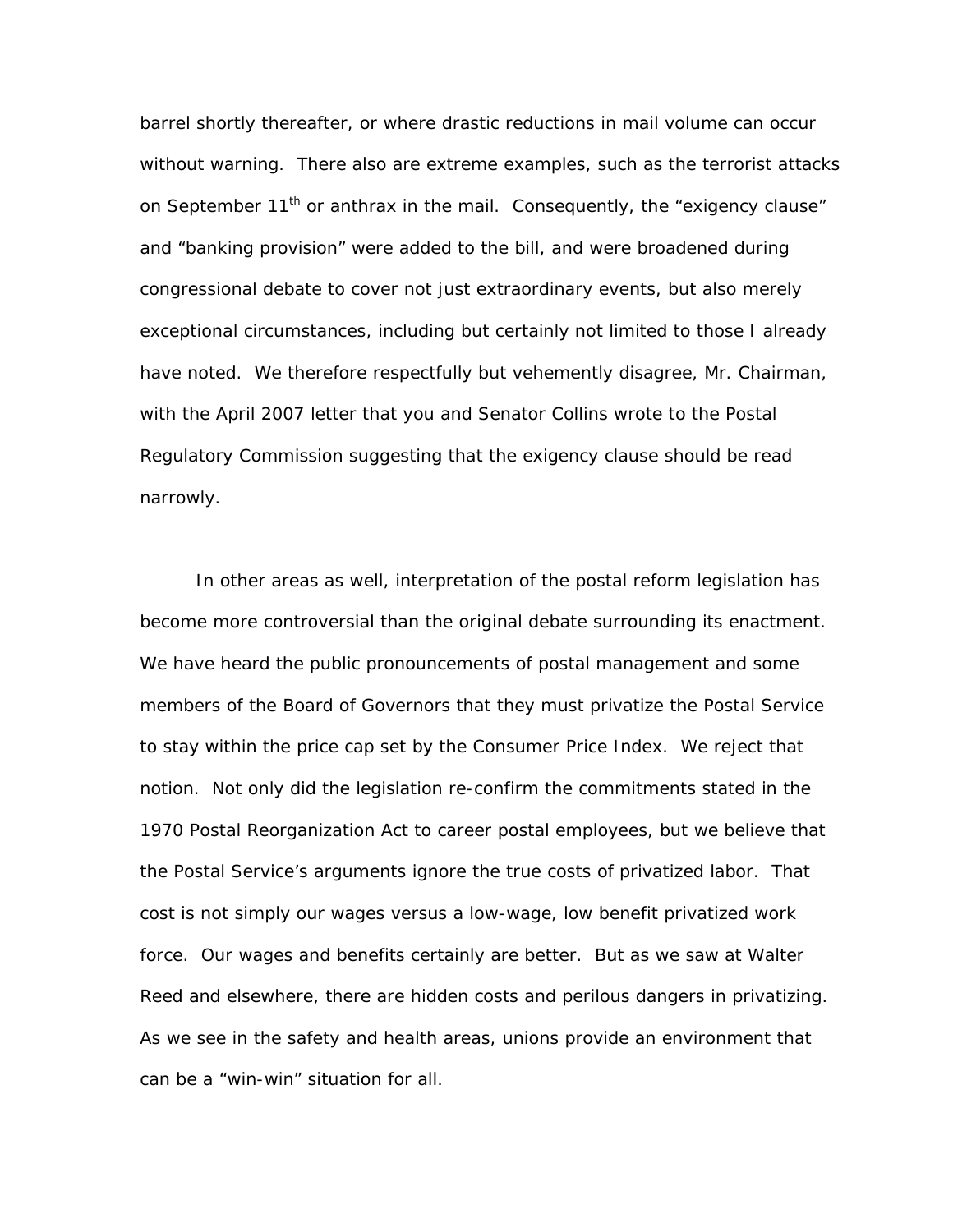Subcontracting, on the other hand, employs a low-paid, no-benefit, noncareer, and often transient workforce. We believe that you get what you pay for. We believe that the processing and delivery of mail in the postal system should be a core function of the professional workforce employed by the Postal Service, and should not be subject to the low-bid ideology. Surely, the American people do not want some contract employee reaching into their neighborhood mail box, or handling and processing their package to a loved-one – either here or in the military overseas. The public has a trust level that is breached when privateers are hired. Thus, the Mail Handlers Union believes that the use of low-paid private workers to perform core postal functions, and the resulting reduction in career postal jobs, is a sufficient reason for the Postal Service to stop its subcontracting.

 But we also live in the 21 century, and therefore we know that some will argue that getting the work performed more cheaply is the same as getting the work performed efficiently, safely and securely. As I noted earlier, the Board of Governors likes to point out that the Postal Service has to live "within the CPI" or the rate of inflation, because it only will be allowed to raise rates by increases in the Consumer Price Index starting next year. Thus, their argument goes, the Postal Service has to subcontract in order to save the higher costs of performing the work in-house.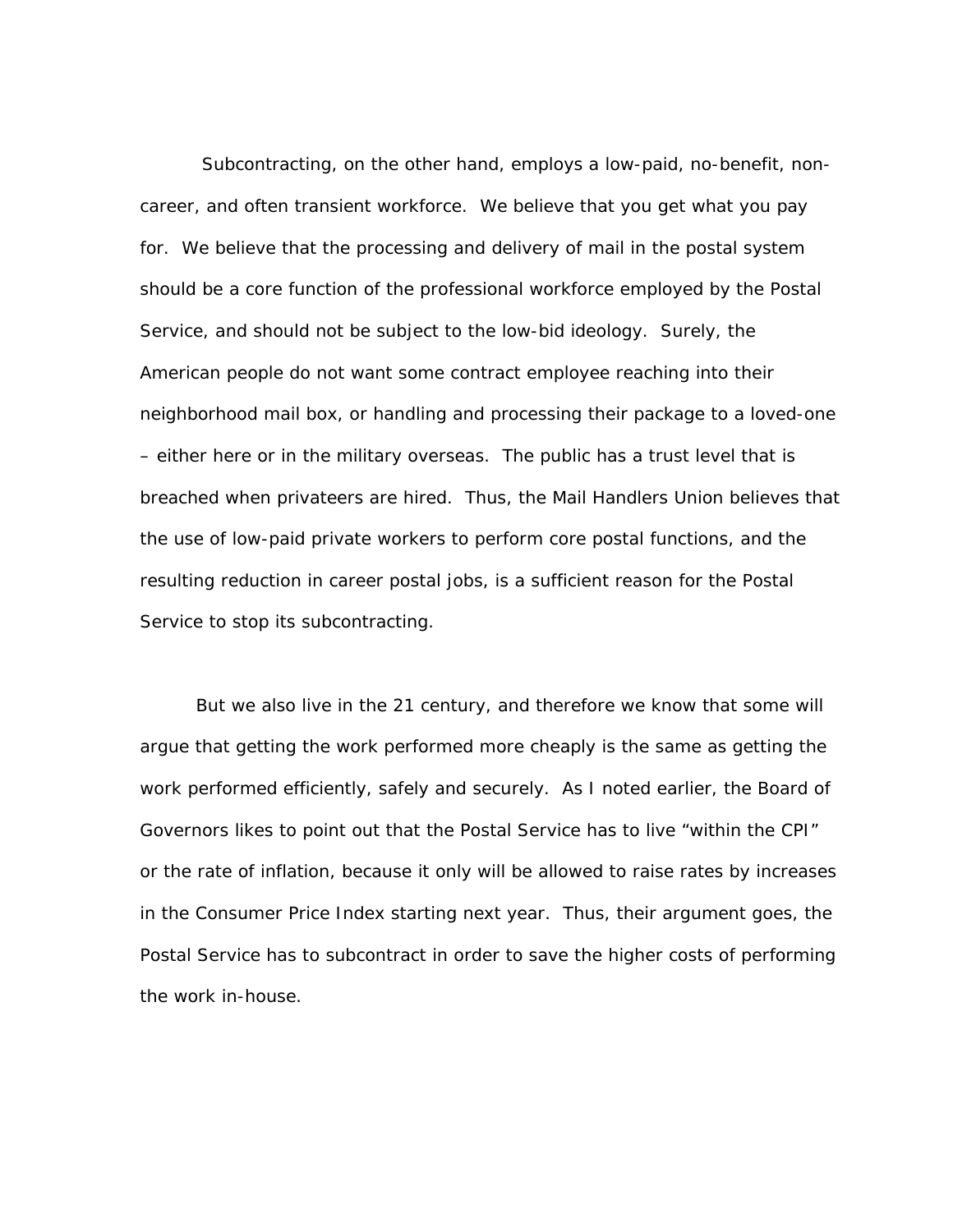The premise of their argument, however – that the Postal Service will save money by allowing private contractors to perform the work currently performed by mail handlers and other career postal employees – is totally false. Recent experience has shown that subcontracting of mail handler jobs has not worked. In fact, it has had the opposite effect of leading to expensive inefficiencies that have cost postal customers much more than the Postal Service expected.

 For example, the largest subcontract for mail handler work ever signed by the Postal Service was implemented approximately ten years ago. At that time, the Postal Service decided to contract with Emery Worldwide Airlines to process Priority Mail at a network of ten mail facilities along the Eastern seaboard. Nearly one thousand mail handler jobs were privatized. Today, the work at those facilities has been returned to mail handlers and other career employees within the Postal Service, but not before the Postal Service suffered severe losses in the hundreds of millions of dollars. At a meeting of the USPS Board of Governors, one Governor stated publicly that the Emery subcontract was one of the worst decisions that the Board ever made.

 This was not just idle speculation. In September 1999, the USPS Office of Inspector General audited the Priority Mail Processing Network. The OIG released an audit report that concluded, and here I am quoting from the report:

 [W]e disclosed that Priority Mail processed through the network [using private workers] **cost 23 percent more** than Priority Mail processed by [career employees] of the Postal Service without a network. In addition, we found that the Priority Mail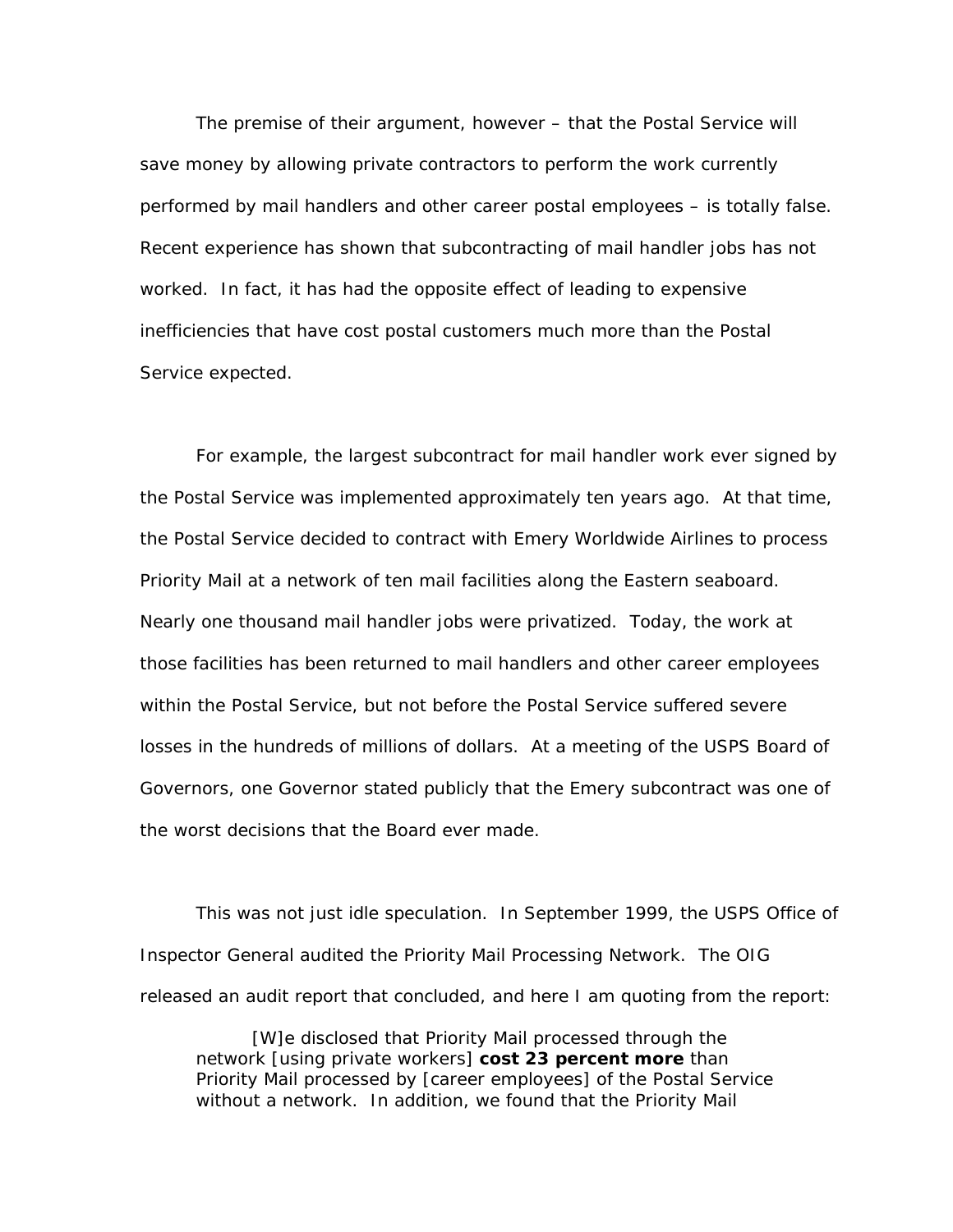Processing Center Network **was not meeting overall delivery rate goals** referenced in the contract.

 To its credit, postal management eventually recognized its mistake. They concluded that – and again I am quoting from the OIG – "an early end to the contract would limit the Postal Service's financial exposure." As noted, the work of processing Priority Mail was returned to mail handlers and other career postal employees, but not before postal customers incurred dramatic financial losses.

 As I suggested earlier, a privatized mail system is contrary to the original Postal Reorganization Act. It states that the USPS should provide quality, career jobs for employees. Historically, the Postal Service has provided an important career for millions of Americans, allowing entry into the middle class. A postal career has allowed millions of American families, including my own and undoubtedly including many other families represented here today, to buy a home, send their kids to college, and pay their fair share of taxes. We do not believe Congress should be encouraging a Postal Service of poorly paid employees for whom health care means a visit to the Emergency Room and for whom retirement means a bare existence on Social Security.

 Who handles your personal mail and who has access to your identity is a public policy issue for Congress to decide. Sending military mail to Iraq or Afghanistan via a private subcontractor is also a policy issue. The piecemeal privatization of this nation's communications network is a policy issue. We do not believe the postal reform legislation passed less than one year ago should be